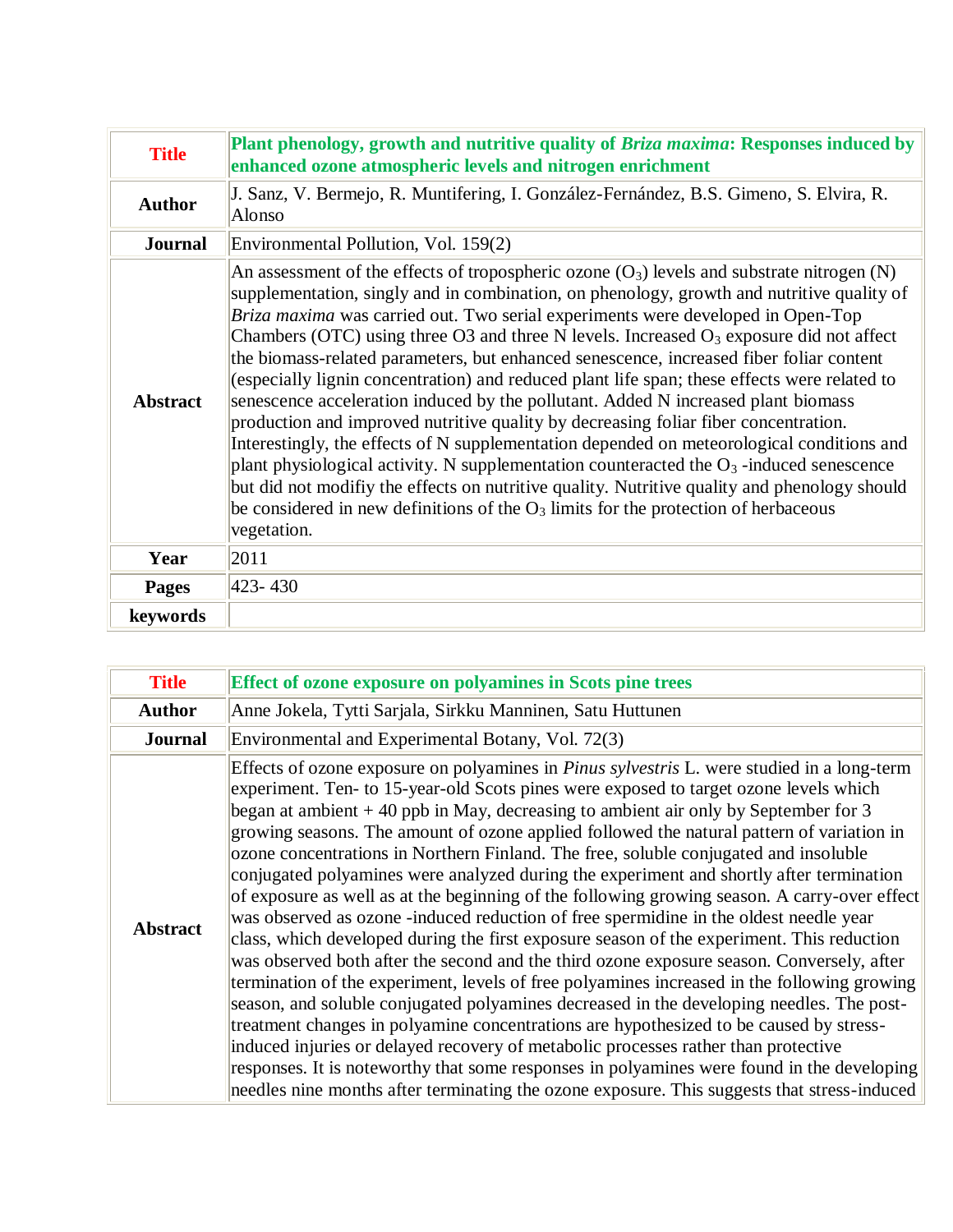|              | injuries to older needles affected metabolism of new developing needles.<br><b>Research highlights</b>                                                                                                                             |
|--------------|------------------------------------------------------------------------------------------------------------------------------------------------------------------------------------------------------------------------------------|
|              | Ozone exposure affects the polyamine fluctuation in Scots pine needles.<br>Decrease in free polyamine levels indicates a carry-over effect.<br>Post-treatment changes in polyamine concentrations occur in new developing needles. |
| Year         | 2011                                                                                                                                                                                                                               |
| <b>Pages</b> | 448-454                                                                                                                                                                                                                            |
| keywords     |                                                                                                                                                                                                                                    |

| <b>Title</b>    | Cadmium pollution enhanced ozone damage to winter wheat: biochemical and<br>physiological evidences                                                                                                                                                                                                                                                                                                                                                                                                                                                                                                                                                                                                                                                                                                                                                                                                                                                                                                                                                                                                                                                                                                                                                                                                                                                                                                                                                                                                                                                          |
|-----------------|--------------------------------------------------------------------------------------------------------------------------------------------------------------------------------------------------------------------------------------------------------------------------------------------------------------------------------------------------------------------------------------------------------------------------------------------------------------------------------------------------------------------------------------------------------------------------------------------------------------------------------------------------------------------------------------------------------------------------------------------------------------------------------------------------------------------------------------------------------------------------------------------------------------------------------------------------------------------------------------------------------------------------------------------------------------------------------------------------------------------------------------------------------------------------------------------------------------------------------------------------------------------------------------------------------------------------------------------------------------------------------------------------------------------------------------------------------------------------------------------------------------------------------------------------------------|
| <b>Author</b>   | Yong Li, Caihong Li, Yanhai Zheng, Guanglei Wu, Tana Wuyun, Hong Xu, Xinhua He,<br>Gaoming Jiang                                                                                                                                                                                                                                                                                                                                                                                                                                                                                                                                                                                                                                                                                                                                                                                                                                                                                                                                                                                                                                                                                                                                                                                                                                                                                                                                                                                                                                                             |
| <b>Journal</b>  | Journal of Environmental Sciences, Vol. 23(2)                                                                                                                                                                                                                                                                                                                                                                                                                                                                                                                                                                                                                                                                                                                                                                                                                                                                                                                                                                                                                                                                                                                                                                                                                                                                                                                                                                                                                                                                                                                |
| <b>Abstract</b> | Combined effects of ozone $(O_3)$ and cadmium $(Cd)$ on growth and physiology of winter<br>wheat <i>(Triticum aestivum L. cv. JM22)</i> were determined. Wheat plants were grown without<br>or with Cd and exposed to charcoal-filtered air (< 10 ppb O <sub>3</sub> ) or elevated O <sub>3</sub> (80 $\pm$ 5 ppb, 7<br>$\ln(\text{day})$ for 20 days. Results showed that $O_3$ considerably depressed light saturated net<br>photosynthetic rate (-20%), stomatal conductance (-33%), chlorophyll content (-33%), and<br>total biomass (-29%) without Cd. The corresponding decreases were further enhanced by<br>45%, 56%, 60% and 59%, respectively with Cd, indicating a synergistic effect of $O_3$ and Cd<br>on wheat. Ozone significantly increased the activity of superoxide dismutase (46%),<br>catalase (48%) and peroxidase (56%). However, great increases in malondialdehyde<br>(MDA) content (2.55 folds) and intercellular $CO_2$ concentration (1.13 folds) were noted in O3+Cd treatment<br>compared to control. Our findings demonstrated that the increased anti-oxidative activities in wheat plants exposed to O3+Cdmight not be<br>enough to overcome the adverse effects of the combination of both pollutants as evidenced by further increase in MDA content, which is<br>an important indicator of lipid peroxidation. Precise prediction model on O3 damages to crop should be conducted to ensure agricultural<br>production security by considering environmental constraints in an agricultural system in peri-urban regions |
| Year            | 2011                                                                                                                                                                                                                                                                                                                                                                                                                                                                                                                                                                                                                                                                                                                                                                                                                                                                                                                                                                                                                                                                                                                                                                                                                                                                                                                                                                                                                                                                                                                                                         |
| <b>Pages</b>    | $ 255 - 265 $                                                                                                                                                                                                                                                                                                                                                                                                                                                                                                                                                                                                                                                                                                                                                                                                                                                                                                                                                                                                                                                                                                                                                                                                                                                                                                                                                                                                                                                                                                                                                |
| keywords        | antioxidant activity; cadmium; plant growth; ozone stress; Triticum aestivum L.                                                                                                                                                                                                                                                                                                                                                                                                                                                                                                                                                                                                                                                                                                                                                                                                                                                                                                                                                                                                                                                                                                                                                                                                                                                                                                                                                                                                                                                                              |

| <b>Title</b>    | <b>Plant phenology, growth and nutritive quality of Briza maxima: Responses induced by</b><br>enhanced ozone atmospheric levels and nitrogen enrichment                                                                                                                           |
|-----------------|-----------------------------------------------------------------------------------------------------------------------------------------------------------------------------------------------------------------------------------------------------------------------------------|
| <b>Author</b>   | J. Sanz, V. Bermejo, R. Muntifering, I. González-Fernández, B.S. Gimeno, S. Elvira, R.<br>Alonso                                                                                                                                                                                  |
| <b>Journal</b>  | Environmental Pollution, Vol.159(2)                                                                                                                                                                                                                                               |
| <b>Abstract</b> | An assessment of the effects of tropospheric ozone $O_3$ levels and substrate nitrogen (N)<br>supplementation, singly and in combination, on phenology, growth and nutritive quality of<br><i>Briza maxima</i> was carried out. Two serial experiments were developed in Open-Top |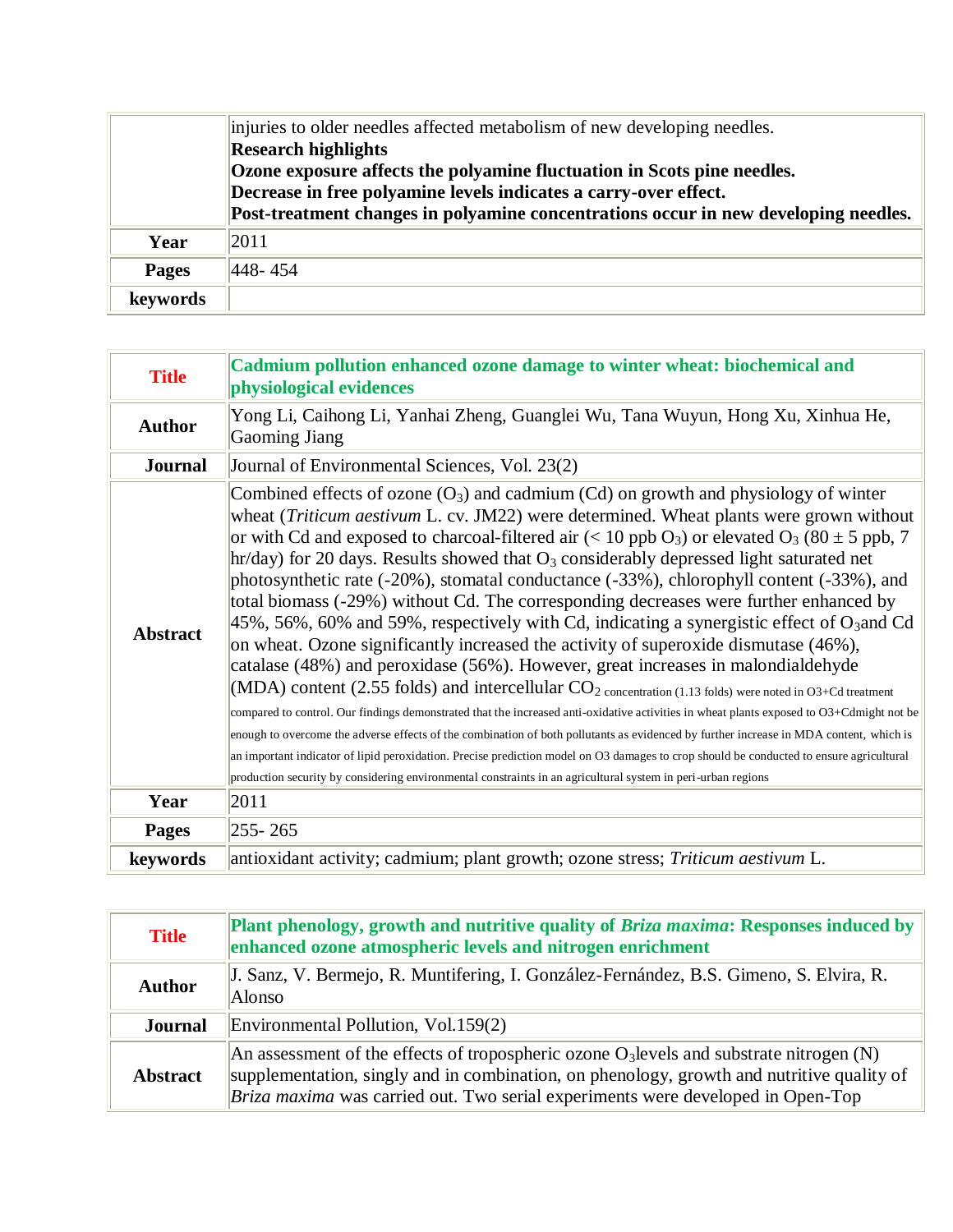|              | Chambers (OTC) using three O <sub>3</sub> and three N levels. Increased $O_3$ exposure did not affect the<br>biomass-related parameters, but enhanced senescence, increased fiber foliar content<br>(especially lignin concentration) and reduced plant life span; these effects were related to<br>senescence acceleration induced by the pollutant. Added N increased plant biomass |
|--------------|---------------------------------------------------------------------------------------------------------------------------------------------------------------------------------------------------------------------------------------------------------------------------------------------------------------------------------------------------------------------------------------|
|              | production and improved nutritive quality by decreasing foliar fiber concentration.<br>Interestingly, the effects of N supplementation depended on meteorological conditions and<br>plant physiological activity. N supplementation counteracted the $O_3$ -induced senescence but                                                                                                    |
|              | did not modify the effects on nutritive quality. Nutritive quality and phenology should be<br>considered in new definitions of the $O_3$ limits for the protection of herbaceous vegetation.                                                                                                                                                                                          |
|              | <b>Research highlights</b><br>Forage quality (foliar protein and fiber content) and phenology are more $O_3$ -sensitive than                                                                                                                                                                                                                                                          |
|              | growth parameters in the Mediterranean annual grass Briza maxima.<br>The effects of N supplementation depended on meteorological conditions and plant<br>physiological activity.                                                                                                                                                                                                      |
|              | Increase in nitrogen supplementation counterbalanced the $O_3$ -induced increase in<br>senescence biomass.                                                                                                                                                                                                                                                                            |
|              | Nutritive quality and phenology should be considered in new definitions of the $O_3$ limits for<br>the protection of natural herbaceous vegetation.                                                                                                                                                                                                                                   |
|              | Forage quality and phenology are more $O_3$ -sensitive than growth parameters in the<br>Mediterranean annual grass Briza maxima.                                                                                                                                                                                                                                                      |
| Year         | 2011                                                                                                                                                                                                                                                                                                                                                                                  |
| <b>Pages</b> | $ 423 - 430 $                                                                                                                                                                                                                                                                                                                                                                         |
| keywords     | Ozone; Yield; Nutritive quality; Dehesa annual grasslands                                                                                                                                                                                                                                                                                                                             |

| <b>Title</b>    | PSII photochemistry and carboxylation efficiency in Liriodendron<br>tulipifera under ozone exposure                                                                                                                                                                                                                                                                                                                                                                                                                                                                                                                                                                                                                                                                                                                                                                                                                                                                                                                                                                                                                                                                                                                                                                                                             |
|-----------------|-----------------------------------------------------------------------------------------------------------------------------------------------------------------------------------------------------------------------------------------------------------------------------------------------------------------------------------------------------------------------------------------------------------------------------------------------------------------------------------------------------------------------------------------------------------------------------------------------------------------------------------------------------------------------------------------------------------------------------------------------------------------------------------------------------------------------------------------------------------------------------------------------------------------------------------------------------------------------------------------------------------------------------------------------------------------------------------------------------------------------------------------------------------------------------------------------------------------------------------------------------------------------------------------------------------------|
| <b>Author</b>   | Elisa Pellegrini, Alessandra Francini, Giacomo Lorenzini, Cristina Nali                                                                                                                                                                                                                                                                                                                                                                                                                                                                                                                                                                                                                                                                                                                                                                                                                                                                                                                                                                                                                                                                                                                                                                                                                                         |
| <b>Journal</b>  | Environmental and Experimental Botany, Vol. 70(2-3)                                                                                                                                                                                                                                                                                                                                                                                                                                                                                                                                                                                                                                                                                                                                                                                                                                                                                                                                                                                                                                                                                                                                                                                                                                                             |
| <b>Abstract</b> | Liriodendron tulipifera is an important forest plant which is commonly used in urban<br>environments as a shade tree. Young plants have been exposed (under controlled<br>conditions) to 120 ppb of $O_3$ for 45 consecutive days (5 h d-1). The aim of this investigation<br>was to clarify if $O_3$ limits the physiological performance of L. tulipifera. In treated plants,<br>dynamics related to membrane injury, gas exchange and chlorophyll a fluorescence leads<br>to: (i) increase in lipid peroxidation (maximum value of $+78\%$ 15 days after the fumigation,<br>compared to controls); (ii) reduction of photosynthetic activity (up to 66% 28 days after the<br>exposure), twinned with a partial stomatal closure and a store of $CO2$ in substomatal<br>chambers; (iii) reduction in carboxylation efficiency (-11% at the end of exposure); (iv)<br>damage to PSII, as demonstrated by the increase in the PSII excitation pressure (-57% 28)<br>days after the treatment). On this basis, $O_3$ should be considered very harmful to L.<br><i>tulipifera</i> , although the reduction of total chlorophylls content and the activation of<br>xanthophyll cycle take place in order to attempt to regulate light absorbed energy limiting<br>oxidative damage.<br><b>Research highlights</b> |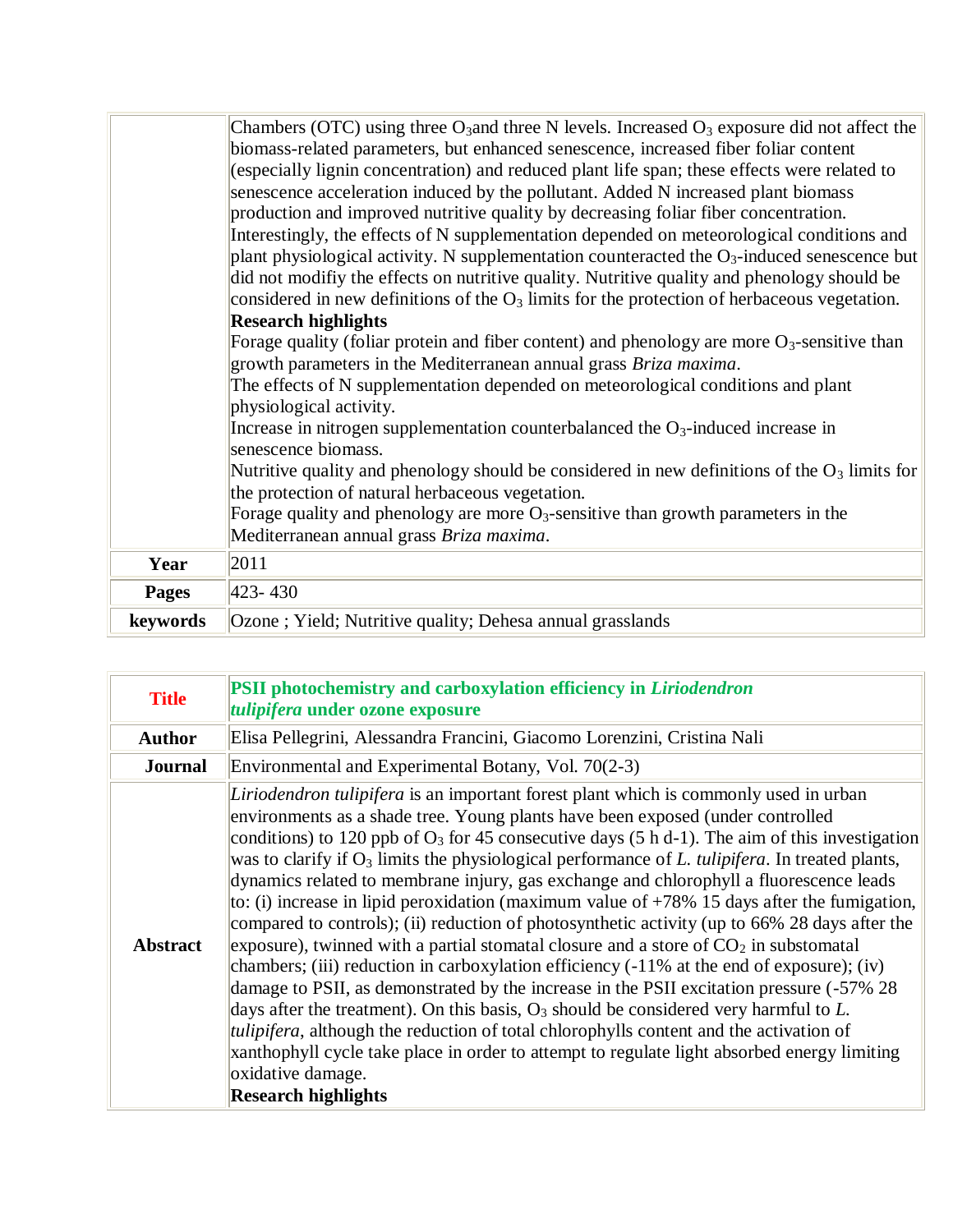|              | Liriodendron tulipifera is an important forest plant common in urban environments.                               |
|--------------|------------------------------------------------------------------------------------------------------------------|
|              | $ O_3 $ is an harmful pollutant to L. tulipifera.                                                                |
|              | Visible injury and membrane damage appearance.                                                                   |
|              | Impairment of carboxylation efficiency and of PSII photochemistry.                                               |
|              | Reduction of functional centres with the activation of the xanthophyll is a strategy of                          |
|              | defence.                                                                                                         |
| Year         | 2011                                                                                                             |
| <b>Pages</b> | $ 217 - 226 $                                                                                                    |
| keywords     | "Air pollution; Chlorophyll a fluorescence; Oxidative stress; Photosynthesis; Xanthophyll<br>cycle; Urban forest |

| <b>Title</b>    | Physiological, anatomical and biomass partitioning responses to ozone in the<br>Mediterranean endemic plant Lamottea dianae                                                                                                                                                                                                                                                                                                                                                                                                                                                                                                                                                                                                                                                                                                                                                                                                                                        |
|-----------------|--------------------------------------------------------------------------------------------------------------------------------------------------------------------------------------------------------------------------------------------------------------------------------------------------------------------------------------------------------------------------------------------------------------------------------------------------------------------------------------------------------------------------------------------------------------------------------------------------------------------------------------------------------------------------------------------------------------------------------------------------------------------------------------------------------------------------------------------------------------------------------------------------------------------------------------------------------------------|
| <b>Author</b>   | Vicent Calatayud, Francisco J. García-Breijo, Júlia Cervero, José Reig-Armiñana, María<br>José Sanz                                                                                                                                                                                                                                                                                                                                                                                                                                                                                                                                                                                                                                                                                                                                                                                                                                                                |
| <b>Journal</b>  | Ecotoxicology and Environmental Safety, Vol.74(5)                                                                                                                                                                                                                                                                                                                                                                                                                                                                                                                                                                                                                                                                                                                                                                                                                                                                                                                  |
| <b>Abstract</b> | Ozone effects on the perennial forb <i>Lamottea dianae</i> were studied in an open-top chamber<br>experiment. Ozone was found to induce reductions in $CO2$ assimilation and water use<br>efficiency in the leaves of this species. These reductions were mainly related to a decline in<br>the in vivo $CO2$ fixation capacity of Rubisco (Vc,max), rather than to stomatal limitations<br>or photoinhibitory damage (Fv:Fm). In addition to chloroplast degeneration, other observed<br>effects were callose accumulation, formation of pectinaceous wart-like cell wall exudates<br>and phloem alterations. Moreover, ozone exposure significantly reduced root dry biomass.<br>The possible relevance of these adverse effects for Mediterranean forbs is commented.<br>These results show that endemic plants can be very sensitive to ozone, suggesting that risks<br>associated with this pollutant should be taken into account for conservation purposes. |
| Year            | 2011                                                                                                                                                                                                                                                                                                                                                                                                                                                                                                                                                                                                                                                                                                                                                                                                                                                                                                                                                               |
| <b>Pages</b>    | 1131-1138                                                                                                                                                                                                                                                                                                                                                                                                                                                                                                                                                                                                                                                                                                                                                                                                                                                                                                                                                          |
| keywords        | Ozone; Oxidative stress; Photosynthesis; Rubisco; Biomass partitioning; Anatomy;<br>Endemic plants                                                                                                                                                                                                                                                                                                                                                                                                                                                                                                                                                                                                                                                                                                                                                                                                                                                                 |

| <b>Title</b>    | The physiological, transcriptional and genetic responses of an ozone-sensitive and<br>anozone tolerant poplar and selected extremes of their F2 progeny                                                                                                                                                                                                                               |
|-----------------|---------------------------------------------------------------------------------------------------------------------------------------------------------------------------------------------------------------------------------------------------------------------------------------------------------------------------------------------------------------------------------------|
| <b>Author</b>   | Nathaniel Robert Street, Tallis Matthew James, Tucker James, Brosché Mikael,<br>Kangasjärvi Jaakko, Broadmeadow Mark, Gail Taylor                                                                                                                                                                                                                                                     |
| <b>Journal</b>  | Environmental Pollution, Vol. 159(1)                                                                                                                                                                                                                                                                                                                                                  |
| <b>Abstract</b> | Relatively little is known about the transcriptional response or genetic control of response<br>and adaptation of trees to tropospheric ozone exposure. Such understanding is needed as up<br>to 50% of forests, globally, may be subjected to phytotoxic concentrations of ozone. The<br>physiological, transcriptional and genetic response to ozone was examined in <i>Populus</i> |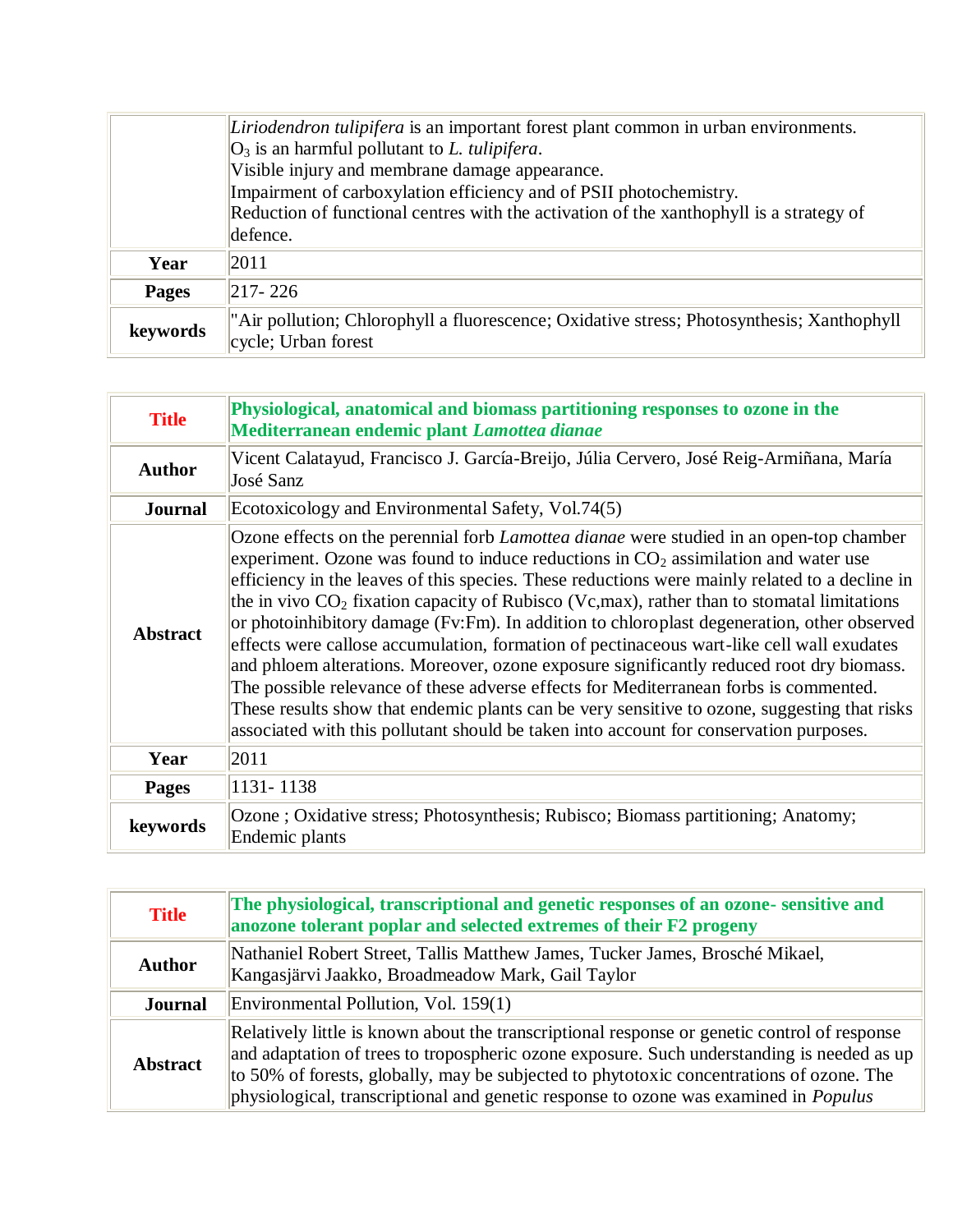|              | <i>trichocarpa</i> and <i>P. deltoids</i> , which show extreme sensitivity and tolerance to ozone,<br>respectively. Using an inbred F2 mapping population derived from these two species, we<br>mapped quantitative trait loci (QTL) for traits associated with ozone response, examined<br>segregation of the transcriptional response to ozone and co-located genes showing<br>divergent responses between tolerant and sensitive genotypes with QTL. QTL were |
|--------------|------------------------------------------------------------------------------------------------------------------------------------------------------------------------------------------------------------------------------------------------------------------------------------------------------------------------------------------------------------------------------------------------------------------------------------------------------------------|
|              | identified linking detrimental effects of ozone with leaf and biomass traits and differential<br>responses were found for key genes involved in ethylene production and response.<br>Ozone -responsive transcriptional changes and genetic control were studied in Populus<br>plants with contrasting ozone sensitivity.                                                                                                                                         |
| Year         | 2011                                                                                                                                                                                                                                                                                                                                                                                                                                                             |
| <b>Pages</b> | $ 45 - 54 $                                                                                                                                                                                                                                                                                                                                                                                                                                                      |
| keywords     | Populus; Ozone stress; Microarray; Gene expression; QTL                                                                                                                                                                                                                                                                                                                                                                                                          |

| <b>Title</b>    | Growth of soybean at future tropospheric ozone concentrations decreases canopy<br>evapotranspiration and soil water depletion                                                                                                                                                                                                                                                                                                                                                                                                                                                                                                                                                                                                                                                                                                                                                                                                                                                                                                                                                                                                                                                                                                                                                                                                                                                                                                                                                                                                                                                                                                                                                                                                               |
|-----------------|---------------------------------------------------------------------------------------------------------------------------------------------------------------------------------------------------------------------------------------------------------------------------------------------------------------------------------------------------------------------------------------------------------------------------------------------------------------------------------------------------------------------------------------------------------------------------------------------------------------------------------------------------------------------------------------------------------------------------------------------------------------------------------------------------------------------------------------------------------------------------------------------------------------------------------------------------------------------------------------------------------------------------------------------------------------------------------------------------------------------------------------------------------------------------------------------------------------------------------------------------------------------------------------------------------------------------------------------------------------------------------------------------------------------------------------------------------------------------------------------------------------------------------------------------------------------------------------------------------------------------------------------------------------------------------------------------------------------------------------------|
| <b>Author</b>   | Carl J. Bernacchi, Andrew D.B. Leakey, Bruce A. Kimball, Donald R. Ort                                                                                                                                                                                                                                                                                                                                                                                                                                                                                                                                                                                                                                                                                                                                                                                                                                                                                                                                                                                                                                                                                                                                                                                                                                                                                                                                                                                                                                                                                                                                                                                                                                                                      |
| <b>Journal</b>  | Environmental Pollution, Volume 159(6)                                                                                                                                                                                                                                                                                                                                                                                                                                                                                                                                                                                                                                                                                                                                                                                                                                                                                                                                                                                                                                                                                                                                                                                                                                                                                                                                                                                                                                                                                                                                                                                                                                                                                                      |
| <b>Abstract</b> | Tropospheric ozone is increasing in many agricultural regions resulting in decreased<br>stomatal conductance and overall biomass of sensitive crop species. These physiological<br>effects of ozone forecast changes in evapotranspiration and thus in the terrestrial<br>hydrological cycle, particularly in intercontinental interiors. Soybean plots were fumigated<br>with ozone to achieve concentrations above ambient levels over five growing seasons in<br>open-air field conditions. Mean season increases in ozone concentrations $([O3])$ varied<br>between growing seasons from 22 to 37% above background concentrations. The objective<br>of this experiment was to examine the effects of future $[O_3]$ on crop ecosystem energy<br>fluxes and water use. Elevated $[O_3]$ caused decreases in canopy evapotranspiration resulting<br>in decreased water use by as much as 15% in high ozone years and decreased soil water<br>removal. In addition, ozone treatment resulted in increased sensible heat flux in all years<br>indicative of day-time increase in canopy temperature of up to 0.7 $^0C$ .<br><b>Highlights</b><br>Globally, tropospheric ozone is currently and will likely continue to increase into the future.<br>We examine the impact of elevated ozone on water use by soybean at the SoyFACE<br>research facility.<br>High ozone grown soybean had reduced rates of evapotranspiration and higher soil<br>moisture.<br>Increases in ozone have the potential to impact the hydrologic cycle where these crops are<br>grown.<br>Soybean grown in elevated concentrations of ozone is shown to evapotranspire less water<br>compared with soybean canopies grown under current atmospheric conditions. |
| Year            | 2011                                                                                                                                                                                                                                                                                                                                                                                                                                                                                                                                                                                                                                                                                                                                                                                                                                                                                                                                                                                                                                                                                                                                                                                                                                                                                                                                                                                                                                                                                                                                                                                                                                                                                                                                        |
| <b>Pages</b>    | 1464-1472                                                                                                                                                                                                                                                                                                                                                                                                                                                                                                                                                                                                                                                                                                                                                                                                                                                                                                                                                                                                                                                                                                                                                                                                                                                                                                                                                                                                                                                                                                                                                                                                                                                                                                                                   |
| keywords        | Tropospheric ozone; Evapotranspiration; Canopy temperature; Soybean; Soil moisture                                                                                                                                                                                                                                                                                                                                                                                                                                                                                                                                                                                                                                                                                                                                                                                                                                                                                                                                                                                                                                                                                                                                                                                                                                                                                                                                                                                                                                                                                                                                                                                                                                                          |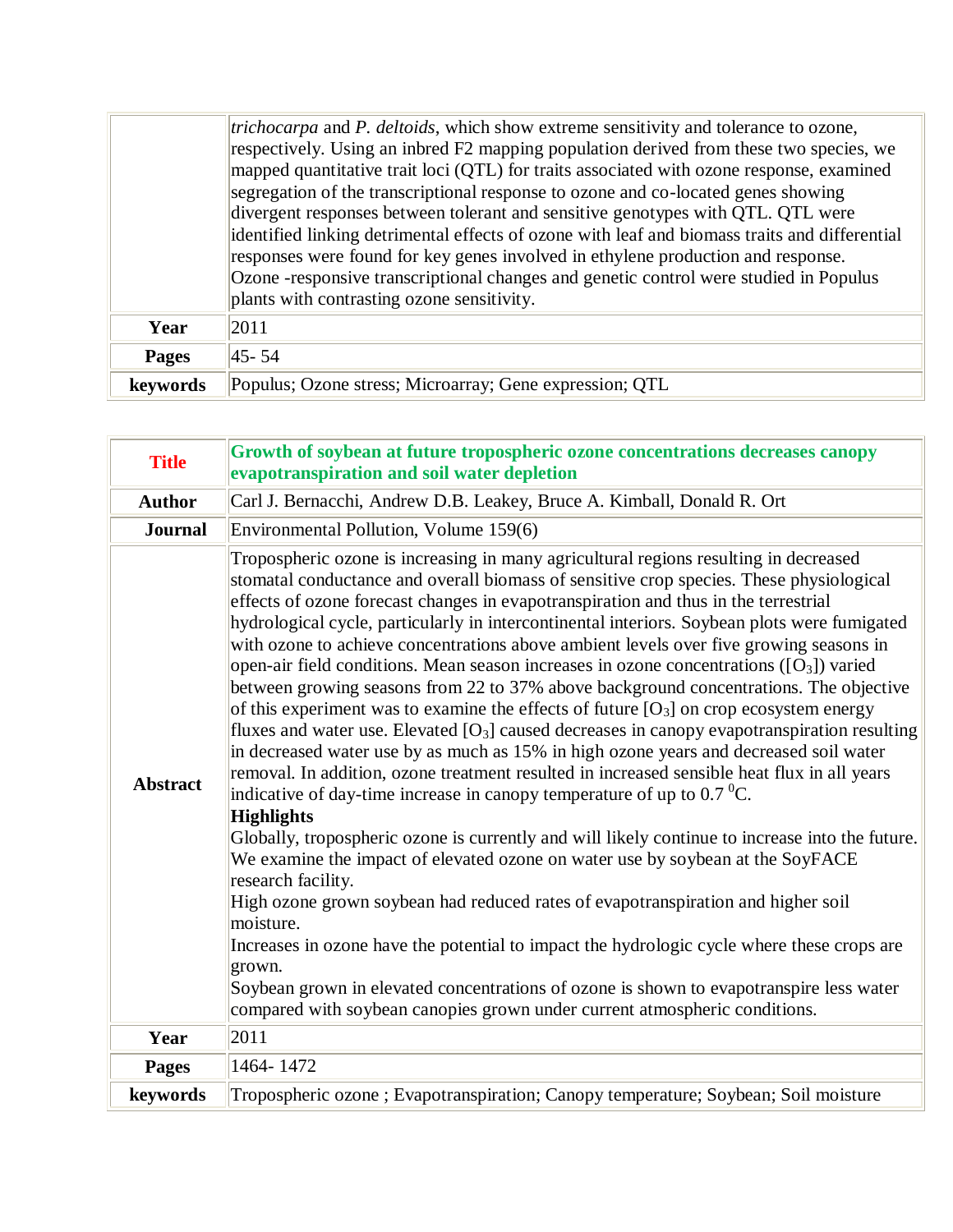| <b>Title</b>    | Reduced ozone by air filtration consistently improved grain yield in wheat                                                                                                                                                                                                                                                                                                                                                                                                                                                                                                                                                                                                                                                                                                                                                                                                                                                                                                                                                                                                                                                                                                                                                                                                                                                                                                                                              |
|-----------------|-------------------------------------------------------------------------------------------------------------------------------------------------------------------------------------------------------------------------------------------------------------------------------------------------------------------------------------------------------------------------------------------------------------------------------------------------------------------------------------------------------------------------------------------------------------------------------------------------------------------------------------------------------------------------------------------------------------------------------------------------------------------------------------------------------------------------------------------------------------------------------------------------------------------------------------------------------------------------------------------------------------------------------------------------------------------------------------------------------------------------------------------------------------------------------------------------------------------------------------------------------------------------------------------------------------------------------------------------------------------------------------------------------------------------|
| <b>Author</b>   | Håkan Pleijel                                                                                                                                                                                                                                                                                                                                                                                                                                                                                                                                                                                                                                                                                                                                                                                                                                                                                                                                                                                                                                                                                                                                                                                                                                                                                                                                                                                                           |
| Journal         | Environmental Pollution, Vol. 159(4)                                                                                                                                                                                                                                                                                                                                                                                                                                                                                                                                                                                                                                                                                                                                                                                                                                                                                                                                                                                                                                                                                                                                                                                                                                                                                                                                                                                    |
| <b>Abstract</b> | This study considered effects of reduced $[O_3]$ on wheat yield. Open-top chamber charcoal<br>filtered air treatments were compared with non-filtered treatments for field-grown wheat.<br>30 experiments meeting requirements were found, representing nine countries in North<br>America, Europe and Asia. 26 experiments reported improved yield and 4 experiments<br>reduced yield by filtration, a significant positive effect. Average yield improvement was<br>9%. Average daytime $[O_3]$ was reduced by filtration from 35 to 13 nmol mol-1. Filtration<br>efficiency was 63% for $O_3$ and 56% for $SO_2$ . For NOx it was observed that NO <sub>2</sub> was<br>reduced and NO increased by filtration. Thus, filters convert $NO2$ to NO. Most experiments<br>reported low or very low $[SO_2]$ and $[NOx]$ . Thus, $O_3$ can be concluded to be the main<br>phytotoxic component in the experiments. Elevated $[NO2]$ was observed in one experiment.<br>The conclusion is that current $[O_3]$ over large parts of the world adversely affect wheat<br>yield.<br><b>Research highlights</b><br>Charcoal air filtration consistently improved grain yield in wheat.<br>Ozone was the most important pollutant to reduce wheat yield.<br>Charcoal filters remove $O_3$ , $NO_2$ and $SO_2$ but emit NO.<br>Reduced ozone in open-top chamber experiments improved wheat yield over wide<br>geographic areas. |
| Year            | 2011                                                                                                                                                                                                                                                                                                                                                                                                                                                                                                                                                                                                                                                                                                                                                                                                                                                                                                                                                                                                                                                                                                                                                                                                                                                                                                                                                                                                                    |
| <b>Pages</b>    | 897-902                                                                                                                                                                                                                                                                                                                                                                                                                                                                                                                                                                                                                                                                                                                                                                                                                                                                                                                                                                                                                                                                                                                                                                                                                                                                                                                                                                                                                 |
| keywords        | Charcoal filter; Grain mass; Nitrogen dioxide; Nitric oxide; Ozone; Sulphur dioxide;<br>Wheat; Yield                                                                                                                                                                                                                                                                                                                                                                                                                                                                                                                                                                                                                                                                                                                                                                                                                                                                                                                                                                                                                                                                                                                                                                                                                                                                                                                    |

| <b>Title</b>    | Increased [CO <sub>2</sub> ] does not compensate for negative effects on yield caused by higher<br>temperature and $[O_3]$ in <i>Brassica napus L</i> .                                                                                                                                                                                                                                                                                                                                                                                                                                                                                                                                                                                                                                                                                                                                                  |
|-----------------|----------------------------------------------------------------------------------------------------------------------------------------------------------------------------------------------------------------------------------------------------------------------------------------------------------------------------------------------------------------------------------------------------------------------------------------------------------------------------------------------------------------------------------------------------------------------------------------------------------------------------------------------------------------------------------------------------------------------------------------------------------------------------------------------------------------------------------------------------------------------------------------------------------|
| <b>Author</b>   | Georg Frenck, Leon van der Linden, Teis Nørgaard Mikkelsen, Hans Brix, Rikke Bagger<br>Jørgensen                                                                                                                                                                                                                                                                                                                                                                                                                                                                                                                                                                                                                                                                                                                                                                                                         |
| <b>Journal</b>  | European Journal of Agronomy, Vol. 35(3)                                                                                                                                                                                                                                                                                                                                                                                                                                                                                                                                                                                                                                                                                                                                                                                                                                                                 |
| <b>Abstract</b> | The projected changes of atmospheric composition and associated climatic parameters will<br>challenge the agricultural production in ways, which existing crop populations have not<br>previously experienced. Therefore, understanding the responsiveness to changes of multiple<br>environmental parameters in existing genotypes is vital. In this study, the responses in yield<br>and biomass production of four different cultivars of oilseed rape ( <i>Brassica napus</i> L.) were<br>tested under five different combinations of increased [CO <sub>2</sub> ] (700 ppm), temperature (+5 <sup>0</sup> C)<br>and $[O_3]$ (+40 ppb). Especially the multifactor treatments are relevant for predictions of the<br>future production, as they mimic the multidimensional environmental changes that are<br>expected within this century. All treatments were given the same amount of water, which |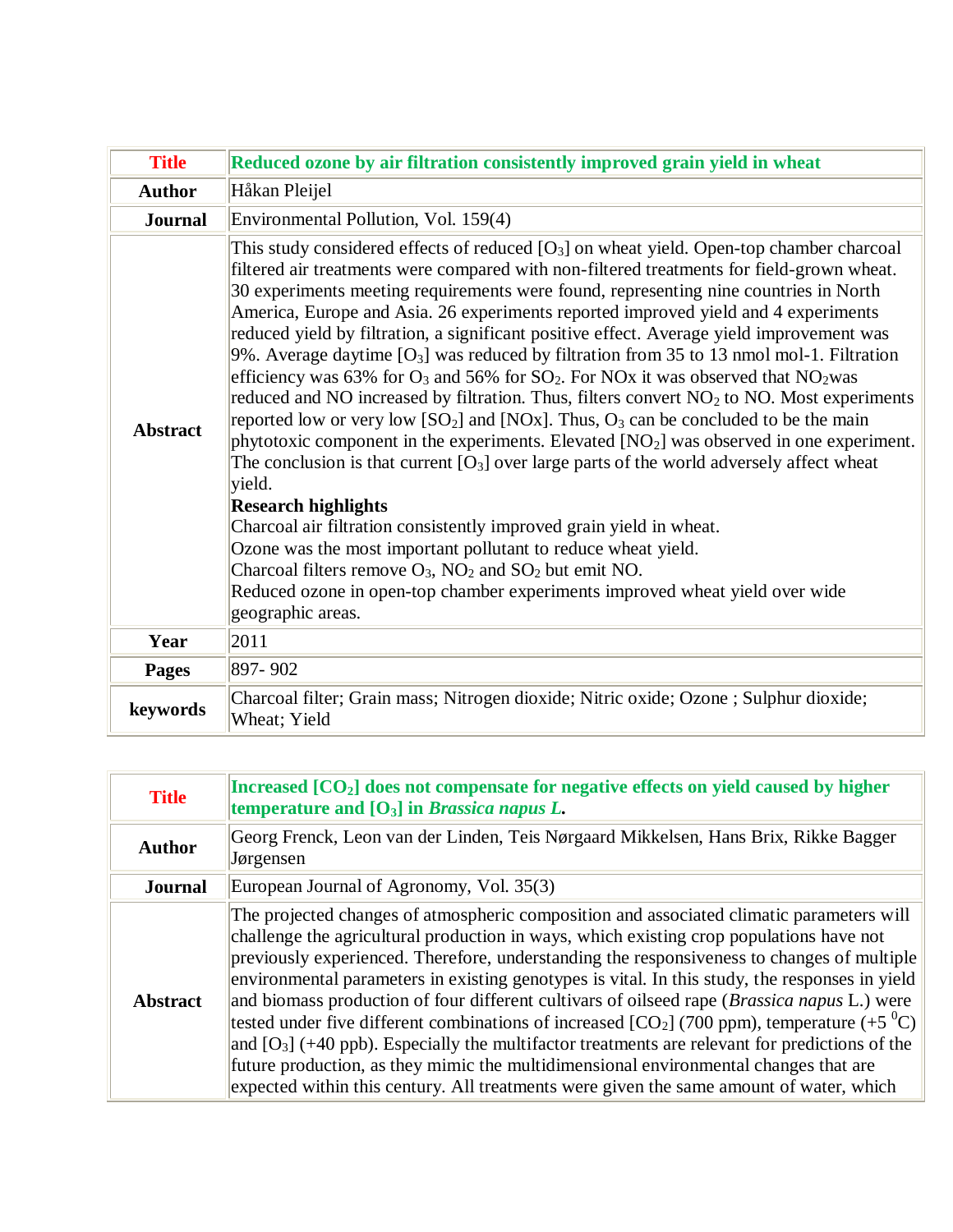|              | mimicked future limited water availability e.g. in treatments with elevated temperature.<br>The biomass and yield parameters were found to be significantly cultivar dependent.                                                                                                                                                                                                                                                                                                                                                                                                                                                                                                                                                                                                                                                                                                                                                                                                                                                                                                                                                                                                                 |
|--------------|-------------------------------------------------------------------------------------------------------------------------------------------------------------------------------------------------------------------------------------------------------------------------------------------------------------------------------------------------------------------------------------------------------------------------------------------------------------------------------------------------------------------------------------------------------------------------------------------------------------------------------------------------------------------------------------------------------------------------------------------------------------------------------------------------------------------------------------------------------------------------------------------------------------------------------------------------------------------------------------------------------------------------------------------------------------------------------------------------------------------------------------------------------------------------------------------------|
|              | However, in all cultivars elevated temperature caused a significant reduction in yield<br>parameters, while biomass was not affected significantly. Elevated $[CO2]$ increased the<br>vegetative biomass significantly, but seed yield was only significantly enhanced in one of<br>the four cultivars studied. Increased $[O_3]$ did not have significant effects on any of the<br>cultivars. In general, the negative effects of a 5 $\mathrm{^{0}C}$ temperature elevation on yield could not<br>be compensated by elevated $[CO_2]$ , when simultaneously applied in multifactor treatments.<br>The evaluation of cultivar differences in productivity under elevated $[CO_2]$ in combination<br>with increased temperatures and $[O_3]$ is necessary to derive at a realistic prediction for the<br>future food and biomass production and for the selection of cultivars providing an<br>adaptation potential to environmental change. Our results suggest that future breeding of B.<br>napus should be based on old cultivars, since more modern varieties seem to have lower<br>potentials to respond to CO <sub>2</sub> and thus counteract the detrimental effects of yield reducing |
|              | environmental factors such as temperature and $O_3$ .                                                                                                                                                                                                                                                                                                                                                                                                                                                                                                                                                                                                                                                                                                                                                                                                                                                                                                                                                                                                                                                                                                                                           |
|              | <b>Highlights</b>                                                                                                                                                                                                                                                                                                                                                                                                                                                                                                                                                                                                                                                                                                                                                                                                                                                                                                                                                                                                                                                                                                                                                                               |
|              | We analysed the responses in yield and biomass of four cultivars of oilseed rape.<br>Plants were tested under 5 multi or single factor combinations of increased $[CO_2]$ ,<br>temperature and $[O_3]$ .                                                                                                                                                                                                                                                                                                                                                                                                                                                                                                                                                                                                                                                                                                                                                                                                                                                                                                                                                                                        |
|              | The used combinations of factors are new in an effect -experiment with a crop.                                                                                                                                                                                                                                                                                                                                                                                                                                                                                                                                                                                                                                                                                                                                                                                                                                                                                                                                                                                                                                                                                                                  |
|              | Results are of interest for predictions of the future primary production.                                                                                                                                                                                                                                                                                                                                                                                                                                                                                                                                                                                                                                                                                                                                                                                                                                                                                                                                                                                                                                                                                                                       |
| Year         | 2011                                                                                                                                                                                                                                                                                                                                                                                                                                                                                                                                                                                                                                                                                                                                                                                                                                                                                                                                                                                                                                                                                                                                                                                            |
| <b>Pages</b> | 127-134                                                                                                                                                                                                                                                                                                                                                                                                                                                                                                                                                                                                                                                                                                                                                                                                                                                                                                                                                                                                                                                                                                                                                                                         |
| keywords     | Oilseed rape; <i>Brassica napus</i> ; Crop yield; Carbon dioxide; Temperature; Ozone                                                                                                                                                                                                                                                                                                                                                                                                                                                                                                                                                                                                                                                                                                                                                                                                                                                                                                                                                                                                                                                                                                            |

| <b>Title</b>    | New stomatal flux-based critical levels for ozone effects on vegetation                                                                                                                                                                                                                                                                                                                                                                                                                                                                                                                                                                                                                                                                                                                                                                                                                                                                                                                                                                                                                                                                                                                                                                                    |
|-----------------|------------------------------------------------------------------------------------------------------------------------------------------------------------------------------------------------------------------------------------------------------------------------------------------------------------------------------------------------------------------------------------------------------------------------------------------------------------------------------------------------------------------------------------------------------------------------------------------------------------------------------------------------------------------------------------------------------------------------------------------------------------------------------------------------------------------------------------------------------------------------------------------------------------------------------------------------------------------------------------------------------------------------------------------------------------------------------------------------------------------------------------------------------------------------------------------------------------------------------------------------------------|
| <b>Author</b>   | Gina Mills, Håkan Pleijel, Sabine Braun, Patrick Büker, Victoria Bermejo, Esperanza<br>Calvo, Helena Danielsson, Lisa Emberson, Ignacio González Fernández, Ludger Grünhage,<br>Harry Harmens, Felicity Hayes, Per-Erik Karlsson, David Simpson                                                                                                                                                                                                                                                                                                                                                                                                                                                                                                                                                                                                                                                                                                                                                                                                                                                                                                                                                                                                            |
| <b>Journal</b>  | Atmospheric Environment, Vol. 45(28)                                                                                                                                                                                                                                                                                                                                                                                                                                                                                                                                                                                                                                                                                                                                                                                                                                                                                                                                                                                                                                                                                                                                                                                                                       |
| <b>Abstract</b> | The critical levels for ozone effects on vegetation have been reviewed and revised by the<br>LRTAP Convention. Eight new or revised critical levels based on the accumulated stomatal<br>flux of ozone (PODY, the Phytotoxic Ozone Dose above a threshold flux of Y nmol m-2<br>PLA s-1, where PLA is the projected leaf area) have been agreed. For each receptor, data<br>were combined from experiments conducted under naturally fluctuating environmental<br>conditions in 2–4 countries, resulting in linear dose–response relationships with response<br>variables specific to each receptor ( $r2 = 0.49 - 0.87$ , $p < 0.001$ for all). For crops, critical<br>levels were derived for effects on wheat (grain yield, grain mass, and protein yield), potato<br>(tuber yield) and tomato (fruit yield). For forest trees, critical levels were derived for effects<br>on changes in annual increment in whole tree biomass for beech and birch, and Norway<br>spruce. For (semi-)natural vegetation, the critical level for effects on productive and high<br>conservation value perennial grasslands was based on effects on important component<br>species of the genus Trifolium (clover species). These critical levels can be used to assess |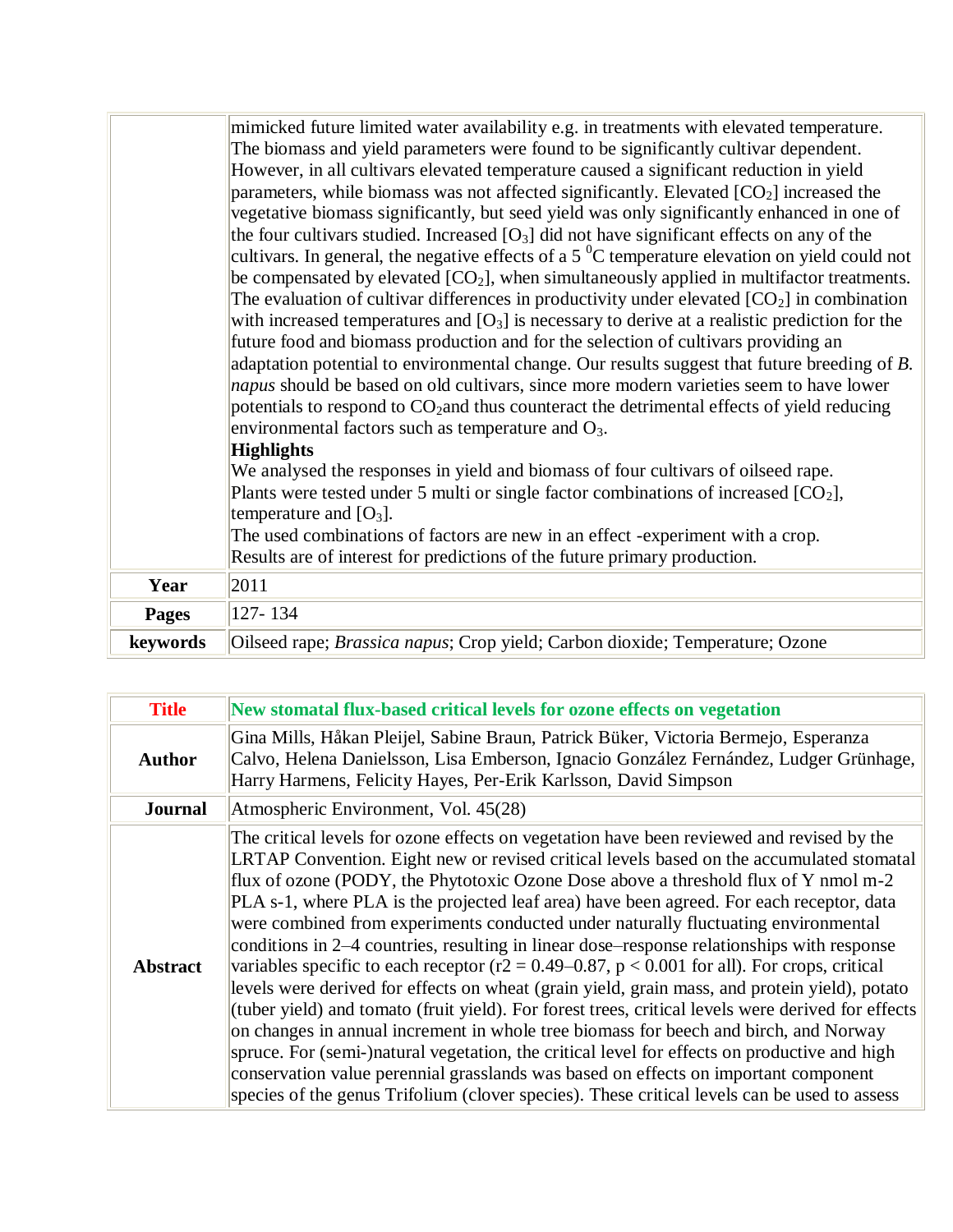|              | protection against the damaging effects of ozone on food security, important ecosystem<br>services provided by forest trees (roundwood production, C sequestration, soil stability and<br>flood prevention) and the vitality of pasture. |
|--------------|------------------------------------------------------------------------------------------------------------------------------------------------------------------------------------------------------------------------------------------|
| Year         | 2011                                                                                                                                                                                                                                     |
| <b>Pages</b> | $ 5064 - 5068 $                                                                                                                                                                                                                          |
| keywords     | Ozone; Flux; Critical levels; Food security; Ecosystem services; Trees; Grasslands                                                                                                                                                       |

| <b>Title</b>    | Ozone dose-response relationships for spring oilseed rape and broccoli                                                                                                                                                                                                                                                                                                                                                                                                                                                                                                                                                                                                                                                                                                                                                                                                                                                                                                                                                                                                                                                                                                                                                                                                                                                                                                                                                                                                                                                                                                                                                                                                                                                                                                                                                                                                                                                                                                                                                                                                                                                                                                                                                                                                                                                                                                                                        |
|-----------------|---------------------------------------------------------------------------------------------------------------------------------------------------------------------------------------------------------------------------------------------------------------------------------------------------------------------------------------------------------------------------------------------------------------------------------------------------------------------------------------------------------------------------------------------------------------------------------------------------------------------------------------------------------------------------------------------------------------------------------------------------------------------------------------------------------------------------------------------------------------------------------------------------------------------------------------------------------------------------------------------------------------------------------------------------------------------------------------------------------------------------------------------------------------------------------------------------------------------------------------------------------------------------------------------------------------------------------------------------------------------------------------------------------------------------------------------------------------------------------------------------------------------------------------------------------------------------------------------------------------------------------------------------------------------------------------------------------------------------------------------------------------------------------------------------------------------------------------------------------------------------------------------------------------------------------------------------------------------------------------------------------------------------------------------------------------------------------------------------------------------------------------------------------------------------------------------------------------------------------------------------------------------------------------------------------------------------------------------------------------------------------------------------------------|
| <b>Author</b>   | Maarten De Bock, Maarten Op de Beeck, Ludwig De Temmerman, Yves Guisez, Reinhart<br>Ceulemans, Karine Vandermeiren                                                                                                                                                                                                                                                                                                                                                                                                                                                                                                                                                                                                                                                                                                                                                                                                                                                                                                                                                                                                                                                                                                                                                                                                                                                                                                                                                                                                                                                                                                                                                                                                                                                                                                                                                                                                                                                                                                                                                                                                                                                                                                                                                                                                                                                                                            |
| <b>Journal</b>  | Atmospheric Environment, Vol. 45(9)                                                                                                                                                                                                                                                                                                                                                                                                                                                                                                                                                                                                                                                                                                                                                                                                                                                                                                                                                                                                                                                                                                                                                                                                                                                                                                                                                                                                                                                                                                                                                                                                                                                                                                                                                                                                                                                                                                                                                                                                                                                                                                                                                                                                                                                                                                                                                                           |
| <b>Abstract</b> | Tropospheric ozone is an important air pollutant with known detrimental effects for several<br>crops. Ozone effects on seed yield, oil percentage, oil yield and 1000 seed weight were<br>examined for spring oilseed rape (Brassica napus cv. Ability). For broccoli (Brassica<br>oleracea L. cv. Italica cv. Monaco) the effects on fresh marketable weight and total dry<br>weight were studied. Current ozone levels were compared with an increase of 20 and 40<br>ppb during 8 h per day, over the entire growing season. Oilseed rape seed yield was<br>negatively correlated with ozone dose indices calculated from emergence until harvest. This<br>resulted in an R2 of 0.24 and 0.26 ( $p < 0.001$ ) for the accumulated hourly O <sub>3</sub> exposure over<br>a threshold of 40 ppb (AOT40) and the phytotoxic ozone dose above a threshold of 6 nmol<br>m-2 s-1(POD6) respectively. Estimated critical levels, above which 5% yield reduction is<br>expected, were 3.7 ppm h and 4.4 mmol m-2 respectively. Our results also confirm that a<br>threshold value of 6 nmol s-1 m-2 projected leaf area, as recommended for agricultural<br>crops (UNECE, Mills, 2004), can indeed be applied for spring oilseed rape. The reduction<br>of oilseed rape yield showed the highest correlation with the ozone uptake during the<br>vegetative growth stage: when only the first 47 days after emergence were used to calculate<br>POD6, R2 values increased up to 0.476 or even 0.545 when the first 23 days were excluded.<br>The highest ozone treatments, corresponding to the future ambient level by 2100, led to a<br>reduction of approximately 30% in oilseed rape seed yield in comparison to the current<br>ozone concentrations. Oil percentage was also significantly reduced in response to ozone (p<br>$< 0.001$ ). As a consequence oil yield was even more severely affected by elevated ozone<br>exposure compared to seed yield: critical levels for oil yield dropped to 3.2 ppm h and 3.9<br>mmol m <sup>-2</sup> . For broccoli the applied ozone doses had no effect on yield.<br><b>Research highlights</b><br>Up to 30% reduction in oilseed rape seed yield can be expected within 100 years.<br>$O_3$ -induced seed yield reduction is most significantly correlated to pre-anthesis uptake.<br>Broccoli yield is unaffected by moderately elevated ozone concentrations. |
| Year            | 2011                                                                                                                                                                                                                                                                                                                                                                                                                                                                                                                                                                                                                                                                                                                                                                                                                                                                                                                                                                                                                                                                                                                                                                                                                                                                                                                                                                                                                                                                                                                                                                                                                                                                                                                                                                                                                                                                                                                                                                                                                                                                                                                                                                                                                                                                                                                                                                                                          |
| <b>Pages</b>    | 1769-1765                                                                                                                                                                                                                                                                                                                                                                                                                                                                                                                                                                                                                                                                                                                                                                                                                                                                                                                                                                                                                                                                                                                                                                                                                                                                                                                                                                                                                                                                                                                                                                                                                                                                                                                                                                                                                                                                                                                                                                                                                                                                                                                                                                                                                                                                                                                                                                                                     |
| keywords        | Brassica napus; Brassica oleracea; Seed yield; Threshold; AOT40; POD6                                                                                                                                                                                                                                                                                                                                                                                                                                                                                                                                                                                                                                                                                                                                                                                                                                                                                                                                                                                                                                                                                                                                                                                                                                                                                                                                                                                                                                                                                                                                                                                                                                                                                                                                                                                                                                                                                                                                                                                                                                                                                                                                                                                                                                                                                                                                         |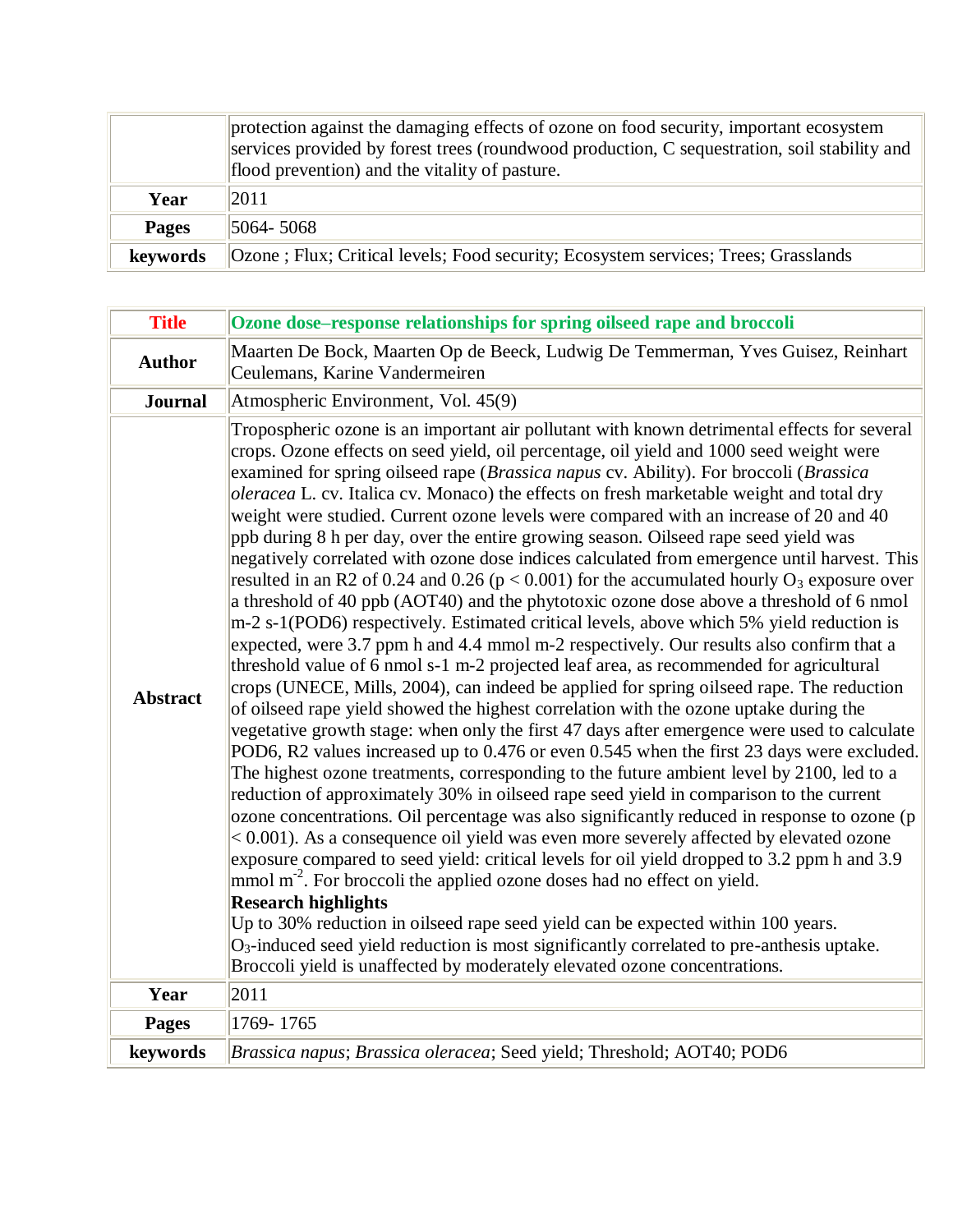| <b>Title</b>    | Responses of evergreen and deciduous Quercus species to enhanced ozone levels                                                                                                                                                                                                                                                                                                                                                                                                                                                                                                                                                                                                                                                                                                                                                                                                                                                                                                                                   |
|-----------------|-----------------------------------------------------------------------------------------------------------------------------------------------------------------------------------------------------------------------------------------------------------------------------------------------------------------------------------------------------------------------------------------------------------------------------------------------------------------------------------------------------------------------------------------------------------------------------------------------------------------------------------------------------------------------------------------------------------------------------------------------------------------------------------------------------------------------------------------------------------------------------------------------------------------------------------------------------------------------------------------------------------------|
| <b>Author</b>   | Vicent Calatayud, Júlia Cerveró, Esperanza Calvo, Francisco-José García-Breijo, José<br>Reig-Armiñana, María José Sanz                                                                                                                                                                                                                                                                                                                                                                                                                                                                                                                                                                                                                                                                                                                                                                                                                                                                                          |
| <b>Journal</b>  | Environmental Pollution, Vol. 159(1)                                                                                                                                                                                                                                                                                                                                                                                                                                                                                                                                                                                                                                                                                                                                                                                                                                                                                                                                                                            |
| <b>Abstract</b> | Plants of one evergreen oak ( <i>Quercus ilex</i> ) and three deciduous oaks ( <i>Q. faginea</i> , with<br>small leaves; $Q$ . <i>pyrenaica</i> and $Q$ . <i>robur</i> , with large leaves) were exposed both to filtered<br>air and to enhanced ozone levels in Open-Top Chambers. Q. faginea and Q. pyrenaica were<br>studied for the first time. Based on visible injury, gas exchange, chlorophyll content and<br>biomass responses, Q. pyrenaica was the most sensitive species, and $Q$ . <i>ilex</i> was the most<br>tolerant, followed by $Q$ . faginea. Functional leaf traits of the species were related to<br>differences in sensitivity, while accumulated ozone flux via stomata (POD1.6) partly<br>contributed to the observed differences. For risk assessment of Mediterranean vegetation,<br>the diversity of responses detected in this study should be taken into account, applying<br>appropriate critical levels.<br>Ozone tolerance overlapped with leaf traits in four Quercus species. |
| Year            | 2011                                                                                                                                                                                                                                                                                                                                                                                                                                                                                                                                                                                                                                                                                                                                                                                                                                                                                                                                                                                                            |
| <b>Pages</b>    | $55 - 63$                                                                                                                                                                                                                                                                                                                                                                                                                                                                                                                                                                                                                                                                                                                                                                                                                                                                                                                                                                                                       |
| keywords        | Ozone; Functional leaf traits; Stomatal conductance; Photosynthesis; Critical levels;<br>Anatomy                                                                                                                                                                                                                                                                                                                                                                                                                                                                                                                                                                                                                                                                                                                                                                                                                                                                                                                |

| <b>Title</b>    | Global crop yield reductions due to surface ozone exposure: 2. Year 2030 potential<br>crop production losses and economic damage under two scenarios of $O3$ pollution                                                                                                                                                                                                                                                                                                                                                                                                                                                                                                                                                                                                                                                                                                                                                                                                                                                                                                                                                                                                                                                                                                                                                                                                                                                                                                                                                                                                                                                                                                                                                                                   |
|-----------------|----------------------------------------------------------------------------------------------------------------------------------------------------------------------------------------------------------------------------------------------------------------------------------------------------------------------------------------------------------------------------------------------------------------------------------------------------------------------------------------------------------------------------------------------------------------------------------------------------------------------------------------------------------------------------------------------------------------------------------------------------------------------------------------------------------------------------------------------------------------------------------------------------------------------------------------------------------------------------------------------------------------------------------------------------------------------------------------------------------------------------------------------------------------------------------------------------------------------------------------------------------------------------------------------------------------------------------------------------------------------------------------------------------------------------------------------------------------------------------------------------------------------------------------------------------------------------------------------------------------------------------------------------------------------------------------------------------------------------------------------------------|
| <b>Author</b>   | Shiri Avnery, Denise L. Mauzerall, Junfeng Liu, Larry W. Horowitz                                                                                                                                                                                                                                                                                                                                                                                                                                                                                                                                                                                                                                                                                                                                                                                                                                                                                                                                                                                                                                                                                                                                                                                                                                                                                                                                                                                                                                                                                                                                                                                                                                                                                        |
| <b>Journal</b>  | Atmospheric Environment, Vol. 45(13)                                                                                                                                                                                                                                                                                                                                                                                                                                                                                                                                                                                                                                                                                                                                                                                                                                                                                                                                                                                                                                                                                                                                                                                                                                                                                                                                                                                                                                                                                                                                                                                                                                                                                                                     |
| <b>Abstract</b> | We examine the potential global risk of increasing surface ozone $(O_3)$ exposure to three key<br>staple crops (soybean, maize, and wheat) in the near future (year 2030) according to two<br>trajectories of O <sub>3</sub> pollution: the Intergovernmental Panel on Climate Change Special Report<br>on Emissions Scenarios (IPCC SRES) A2 and B1 storylines, which represent upper- and<br>lower-boundary projections, respectively, of most $O_3$ precursor emissions in 2030. We use<br>simulated hourly $O_3$ concentrations from the Model for Ozone and Related Chemical<br>Tracers version 2.4 (MOZART-2), satellite-derived datasets of agricultural production, and<br>field-based concentration: response relationships to calculate crop yield reductions resulting<br>from $O_3$ exposure. We then calculate the associated crop production losses and their<br>economic value. We compare our results to the estimated impact of $O_3$ on global agriculture<br>in the year 2000, which we assessed in our companion paper. In the A2 scenario we find<br>global year 2030 yield loss of wheat due to $O_3$ exposure ranges from 5.4 to 26% (a further<br>reduction in yield of $+1.5-10\%$ from year 2000 values), 15-19% for soybean (reduction of<br>$+0.9-11\%$ ), and 4.4–8.7% for maize (reduction of $+2.1-3.2\%$ ) depending on the metric<br>used, with total global agricultural losses worth \$17–35 billion USD2000 annually (an<br>increase of $+$ \$6–17 billion in losses from 2000). Under the B1 scenario, we project less<br>severe but still substantial reductions in yields in 2030: 4.0–17% for wheat (a further<br>decrease in yield of $+0.1-1.8\%$ from 2000), 9.5-15% for soybean (decrease of $+0.7-1.0\%$ ), |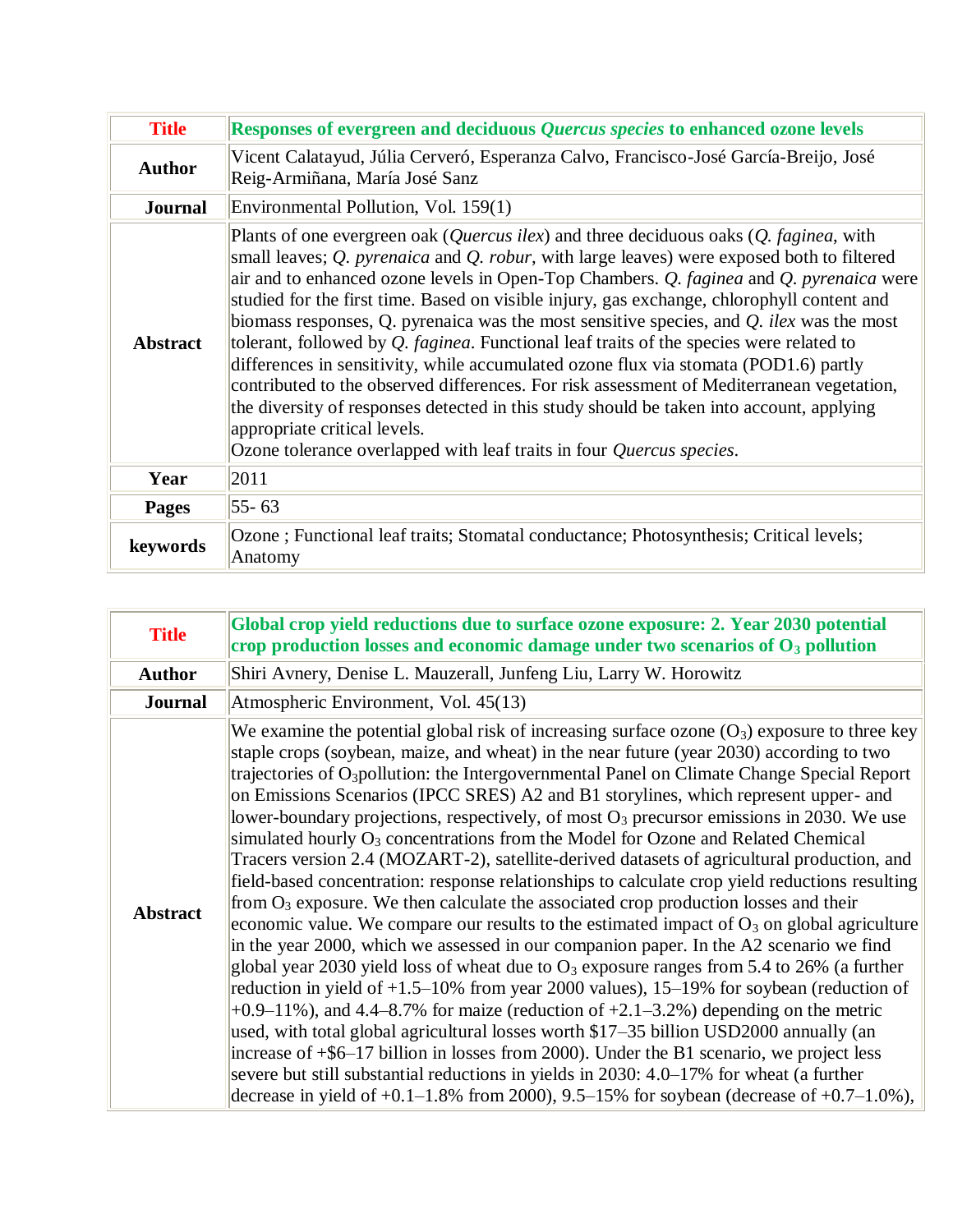|              | and 2.5–6.0% for maize (decrease of $+$ 0.3–0.5%), with total losses worth \$12–21 billion       |
|--------------|--------------------------------------------------------------------------------------------------|
|              | annually (an increase of $+ $1-3$ billion in losses from 2000). Because our analysis uses crop   |
|              | data from the year 2000, which likely underestimates agricultural production in 2030 due to      |
|              | the need to feed a population increasing from approximately 6 to 8 billion people between        |
|              | 2000 and 2030, our calculations of crop production and economic losses are highly                |
|              | conservative. Our results suggest that $O_3$ pollution poses a growing threat to global food     |
|              | security even under an optimistic scenario of future ozone precursor emissions. Further          |
|              | efforts to reduce surface $O_3$ concentrations thus provide an excellent opportunity to increase |
|              | global grain yields without the environmental degradation associated with additional             |
|              | fertilizer application or land cultivation.                                                      |
|              | <b>Highlights</b>                                                                                |
|              | Surface $O_3$ will have an increasingly detrimental impact on future crop yields.                |
|              | Yields of wheat, soybean, and maize could be reduced by up to 26% globally in 2030.              |
|              | Global losses up to 17% are possible even in an optimistic scenario of future $O_3$ .            |
|              | Agricultural losses worldwide may be worth \$17–35 billion annually by 2030.                     |
| Year         | 2011                                                                                             |
| <b>Pages</b> | 2297-2309                                                                                        |
| keywords     | Surface ozone; Ozone impacts; Agriculture; Crop loss; Integrated assessment                      |

| <b>Title</b>    | Response of hydroponic tomato to daily applications of aqueous ozone via drip<br><i>irrigation</i>                                                                                                                                                                                                                                                                                                                                                                                                                                                                                                                                                                                                                                                                                                                                                                                                                                                                                                                                                                                                                                                                                                                                                                                                                                                                                                                                                                                                                                                                                                                                                                                                                                                                                                                                                                                                                          |
|-----------------|-----------------------------------------------------------------------------------------------------------------------------------------------------------------------------------------------------------------------------------------------------------------------------------------------------------------------------------------------------------------------------------------------------------------------------------------------------------------------------------------------------------------------------------------------------------------------------------------------------------------------------------------------------------------------------------------------------------------------------------------------------------------------------------------------------------------------------------------------------------------------------------------------------------------------------------------------------------------------------------------------------------------------------------------------------------------------------------------------------------------------------------------------------------------------------------------------------------------------------------------------------------------------------------------------------------------------------------------------------------------------------------------------------------------------------------------------------------------------------------------------------------------------------------------------------------------------------------------------------------------------------------------------------------------------------------------------------------------------------------------------------------------------------------------------------------------------------------------------------------------------------------------------------------------------------|
| <b>Author</b>   | Thomas Graham, Ping Zhang, Elisabeth Woyzbun, Michael Dixon                                                                                                                                                                                                                                                                                                                                                                                                                                                                                                                                                                                                                                                                                                                                                                                                                                                                                                                                                                                                                                                                                                                                                                                                                                                                                                                                                                                                                                                                                                                                                                                                                                                                                                                                                                                                                                                                 |
| <b>Journal</b>  | Scientia Horticulturae, Vol. 129(3)                                                                                                                                                                                                                                                                                                                                                                                                                                                                                                                                                                                                                                                                                                                                                                                                                                                                                                                                                                                                                                                                                                                                                                                                                                                                                                                                                                                                                                                                                                                                                                                                                                                                                                                                                                                                                                                                                         |
| <b>Abstract</b> | Recycling of greenhouse irrigation water in hydroponic tomato production requires a water<br>remediation process to reduce the risk of pathogen proliferation and the accumulation of<br>other chemical compounds. The dissolution of ozone into bulk irrigation solutions is an<br>effective technology for reducing chemical contaminant and pathogen levels in greenhouse<br>irrigation water. Greenhouse managers utilizing ozonation typically remove residual ozone<br>prior to distribution to the crop. Removal of the active compound in this treatment process<br>has been deemed a prudent measure intended to prevent ozone -based plant damage. This<br>said, although atmospheric ozone has been extensively studied with respect to its<br>phytotoxicity, there are very few studies available on ozone in the aqueous phase in which<br>evidence to support the removal of ozone (on the basis of phytotoxicity) is provided.<br>Furthermore, removal limits the overall efficacy of the treatment as the ozone is not<br>available to treat distribution lines and emitters. The purpose of this study was to determine<br>if aqueous ozone impacts tomato (Lycopersicon esculentum Mill. cv Matrix F1)<br>productivity when applied directly to a mineral wool growth substrate via drip irrigation. At<br>the highest aqueous ozone treatment level $(3.0 \text{ mg L}\ll)$ significant increases in leaf area,<br>shoot dry matter, and stem thickness were observed. There were no differences across all<br>treatments in terms of net $CO_2$ assimilation rate, stomatal conductance, internal leaf $CO_2$<br>concentration, chlorophyll content index, and fruit production. A qualitative assessment of<br>algae growth on the substrate surface was conducted. Both ozone treatments resulted in a<br>visually discernible reduction in algae prevalence on the substrate surface. The results of |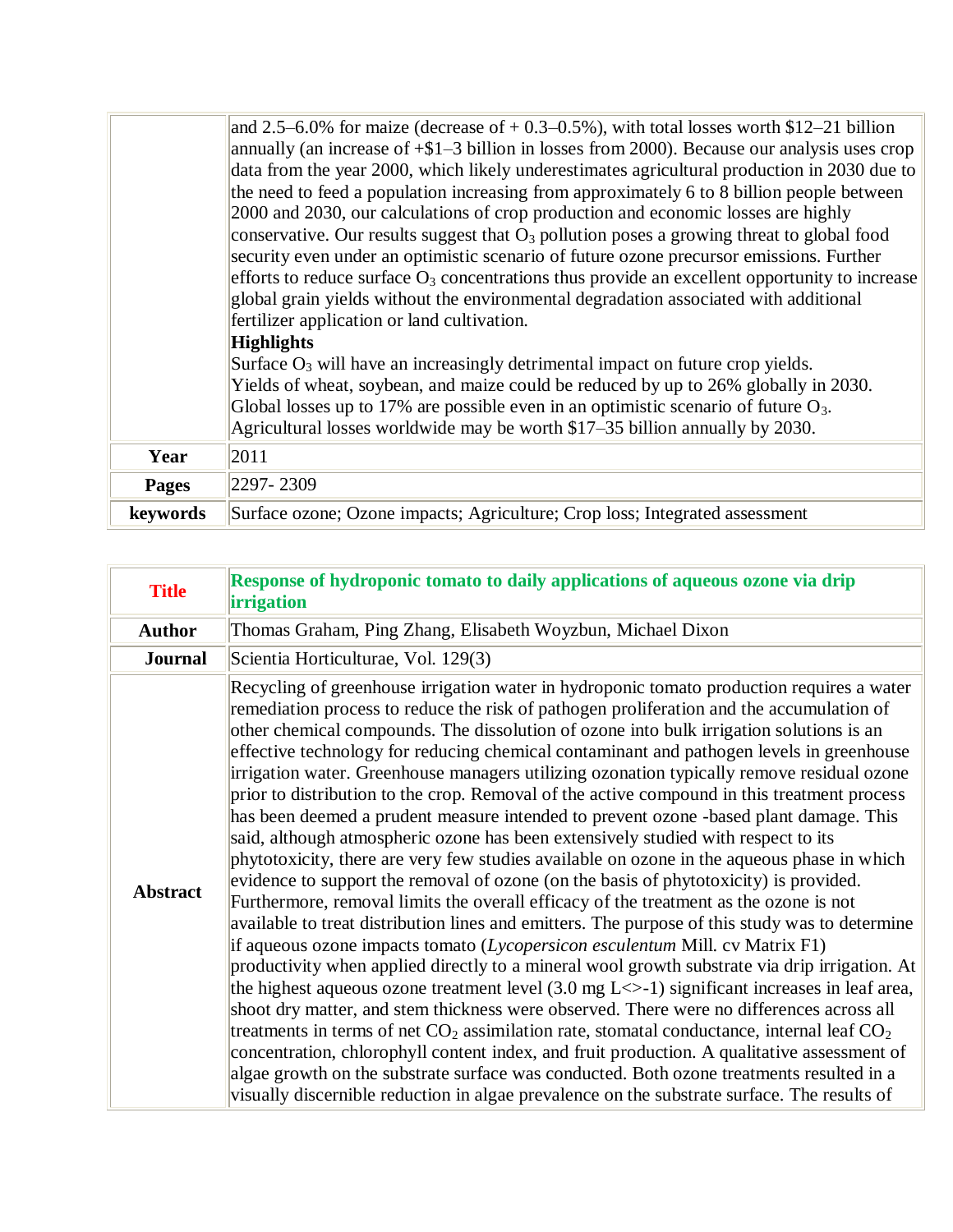|              | this study do not support the removal of aqueous ozone (at the concentrations examined)<br>prior to distribution when the solution is applied via drip irrigation in mineral wool<br>hydroponic tomato production.                                                                                                                                                                                    |
|--------------|-------------------------------------------------------------------------------------------------------------------------------------------------------------------------------------------------------------------------------------------------------------------------------------------------------------------------------------------------------------------------------------------------------|
|              | <b>Highlights</b><br>$ O_3(aq)$ in the irrigation solution improved overall tomato plant productivity.<br>$O3(aq)$ has traditionally been removed prior to crop application.<br>Removal of $O_3$ (aq) is not justified (in drip irrigation) on phytotoxicity grounds.<br>$O_3$ (aq) visibly reduced algae on mineral wool surface.<br>Solution preparation resulted in enhanced solution oxygenation. |
| Year         | 2011                                                                                                                                                                                                                                                                                                                                                                                                  |
|              |                                                                                                                                                                                                                                                                                                                                                                                                       |
| <b>Pages</b> | $ 464 - 471 $                                                                                                                                                                                                                                                                                                                                                                                         |
| keywords     | Mineral wool; Oxygenation; Phytotoxicity; Algae control; Ozonation                                                                                                                                                                                                                                                                                                                                    |

| <b>Title</b>    | Diurnal and phenological variations of $O_3$ and $CO_2$ fluxes of rice canopy exposed to<br>different $O_3$ concentrations                                                                                                                                                                                                                                                                                                                                                                                                                                                                                                                                                                                                                                                                                                                                                                                                                                                                                                                                                                                                                                                                                                                                                                                                                                                                                                                                                                                                                                                                                                                                                                                                                                                                                                                                                                                                                                                                                                                                                                                                                                                                                                                                                                                                                                                    |
|-----------------|-------------------------------------------------------------------------------------------------------------------------------------------------------------------------------------------------------------------------------------------------------------------------------------------------------------------------------------------------------------------------------------------------------------------------------------------------------------------------------------------------------------------------------------------------------------------------------------------------------------------------------------------------------------------------------------------------------------------------------------------------------------------------------------------------------------------------------------------------------------------------------------------------------------------------------------------------------------------------------------------------------------------------------------------------------------------------------------------------------------------------------------------------------------------------------------------------------------------------------------------------------------------------------------------------------------------------------------------------------------------------------------------------------------------------------------------------------------------------------------------------------------------------------------------------------------------------------------------------------------------------------------------------------------------------------------------------------------------------------------------------------------------------------------------------------------------------------------------------------------------------------------------------------------------------------------------------------------------------------------------------------------------------------------------------------------------------------------------------------------------------------------------------------------------------------------------------------------------------------------------------------------------------------------------------------------------------------------------------------------------------------|
| <b>Author</b>   | Lei Tong, Xiaoke Wang, Chunmei Geng, Wei Wang, Fei Lu, Wenzhi Song, Hongjie Liu,<br>Baohui Yin, Lihua Sui, Qiong Wang                                                                                                                                                                                                                                                                                                                                                                                                                                                                                                                                                                                                                                                                                                                                                                                                                                                                                                                                                                                                                                                                                                                                                                                                                                                                                                                                                                                                                                                                                                                                                                                                                                                                                                                                                                                                                                                                                                                                                                                                                                                                                                                                                                                                                                                         |
| <b>Journal</b>  | Atmospheric Environment, Vol. 45(31)                                                                                                                                                                                                                                                                                                                                                                                                                                                                                                                                                                                                                                                                                                                                                                                                                                                                                                                                                                                                                                                                                                                                                                                                                                                                                                                                                                                                                                                                                                                                                                                                                                                                                                                                                                                                                                                                                                                                                                                                                                                                                                                                                                                                                                                                                                                                          |
| <b>Abstract</b> | A dynamic chamber system was designed to measure simultaneously the diurnal and<br>phenological canopy ozone $(O_3)$ and carbon dioxide $(CO_2)$ fluxes in the paddy field under<br>different $O_3$ concentrations (0, 40, 80 and 120 nmol mol <sup>-1</sup> ). On the diurnal timescale, a<br>decreasing trend of canopy $O_3$ flux was observed from morning to evening and the $O_3$ flux<br>increased with increasing $O_3$ concentration, while canopy $CO_2$ flux generally followed the<br>track of photosynthetic active radiation, with higher values at noon except at the end of the<br>growing season when rice was senescent. The constant $CO2$ flux among different $O3$<br>treatments in this experiment suggested that the photosynthesis of the rice canopy was not<br>affected by short-duration (ca. 10 min) $O_3$ exposure of elevated concentration. The daily<br>mean $O_3$ and $CO_2$ fluxes increased with rice growth until the dough stage and the late<br>jointing stage, respectively, then decreased with rice aging. The peak values of $O_3$ flux<br>appeared later than those of $CO2$ flux because the latter was closely synchronized with the<br>leaf area index of the rice canopy. Diurnal mean canopy $O_3$ flux varied from 18.7 to 43.3<br>nmol m <sup>-2</sup> s <sup>-1</sup> , and nocturnal mean canopy O <sub>3</sub> flux varied from 2.7 to 17.8 nmol m <sup>-2</sup> s <sup>-1</sup> and<br>from 7.0 to 25.4 nmol m <sup>-2</sup> s <sup>-1</sup> for the 40 and 80 nmol mol <sup>-1</sup> O <sub>3</sub> treatments, respectively. The<br>considerable amount of nocturnal O <sub>3</sub> flux indicated a significant contribution of non-<br>stomatal factors to canopy O <sub>3</sub> uptake. The adjusted Jarvis multiplicative models were used<br>and well parameterized to fit the measured $O_3$ and $CO_2$ fluxes of our rice cultivar from<br>environmental variables. Although more validation work is needed, the present results<br>suggest that the models can be considered as a tool for canopy flux predictions in the paddy<br>field.<br><b>Highlights</b><br>$O_3$ flux of rice canopy correlates with $O_3$ concentration positively.<br>Short-duration O <sub>3</sub> exposure has little influence on $CO2$ flux of rice canopy.<br>Phenological variation of leaf area dominates that of $O_3$ flux. |